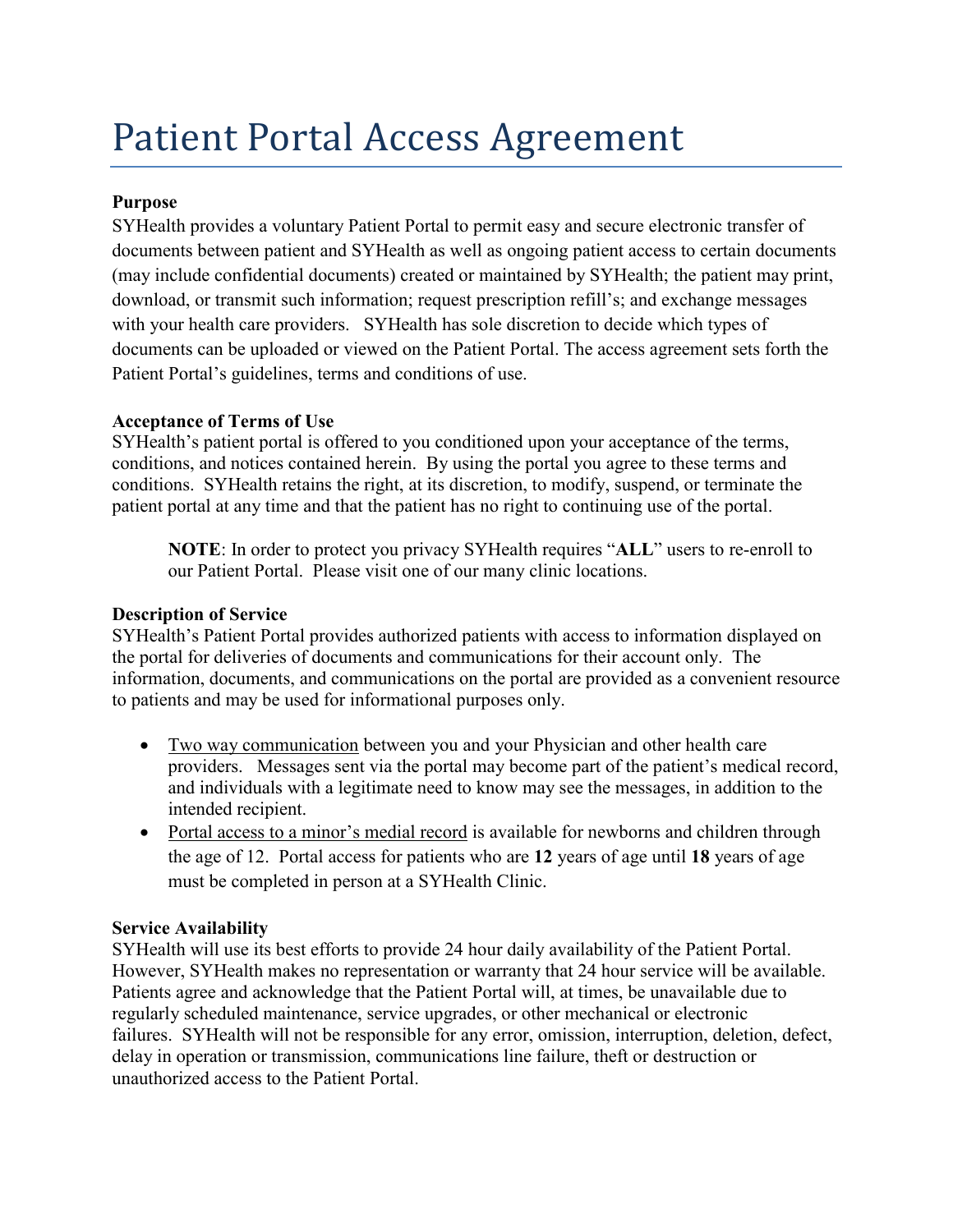## **User Password and Security**

using the portal and its related services requires the use of a user name and password. The confidentiality of the user name, password and account itself are the responsibility of the user. Any activities that occur under users' accounts are their responsibility. You agree to notify SYHealth immediately of any unauthorized use of accounts or any other breach of security. The use of another person's username and password is expressly prohibited.

You acknowledge that the use of username and password is an adequate form of security. You are solely responsible for (1) authorizing, monitoring, controlling access to and maintaining strict confidentiality of your user name and password, (2) not allowing another person to use your username or password, (3) any changes or damage that may be incurred as a result of your neglect to maintain the strict confidentiality of your username and password, and (4) promptly informing SYHealth in writing and/or in person of any need to deactivate a username due to security concerns or otherwise.

SYHealth is not liable for any harm related to the misuse or theft of usernames or passwords, disclosure of usernames or passwords, or your authorization to allow another person or entity to access and use SYHealth's Patient Portal using your username or password. You shall immediately notify SYHealth of any unauthorized use of your username or password and any breach of confidentiality. Until SYHealth receives this notification from you, you will be held liable for any harm ensuing from the use of your username on the Firm's Patient's Portal.

SYHealth will use its best efforts to make the Patient Portal is secure from unauthorized access. The Patient Portal server operating system and applications software will be updated and virusscanned regularly. However, you recognize that no completely secure system for electronic data transfer has yet been devised. SYHEALTH MAKES NO WARRANTY, EXPRESS OR IMPLIED, REGARDING THE EFFICACY OF THE SECURITY OF THE PATIENT PORTAL AND SHALL NEVER BE LIABLE FOR ANY CLAIMED ACTUAL OR CONSEQUENTIAL DAMAGES ARISING FROM ANY BREACH OR ALLEGED BREACH OF SECURITY OF THE PATIENT PORTAL.

#### **Termination of Log-on Account**

You agree to notify SYHealth immediately when your account is to be terminated. SYHealth will make every effort to terminate access immediately. However, you cannot be assured that access has been terminated until you receive confirmation of the termination from SYHealth.

#### **Legal Terms and Conditions**.

## **Disclaimers:**

• (1) SYHealth disclaims any responsibility for, or liability related to, third-party material made available through the portal, such as links to publications, articles, or third-party websites (e.g., American Heart Association); (2) that the user assumes all risk relating to the user's viewing of health information on the user's computer or device and the transmission of health information via a third-party network, such as the user's internet